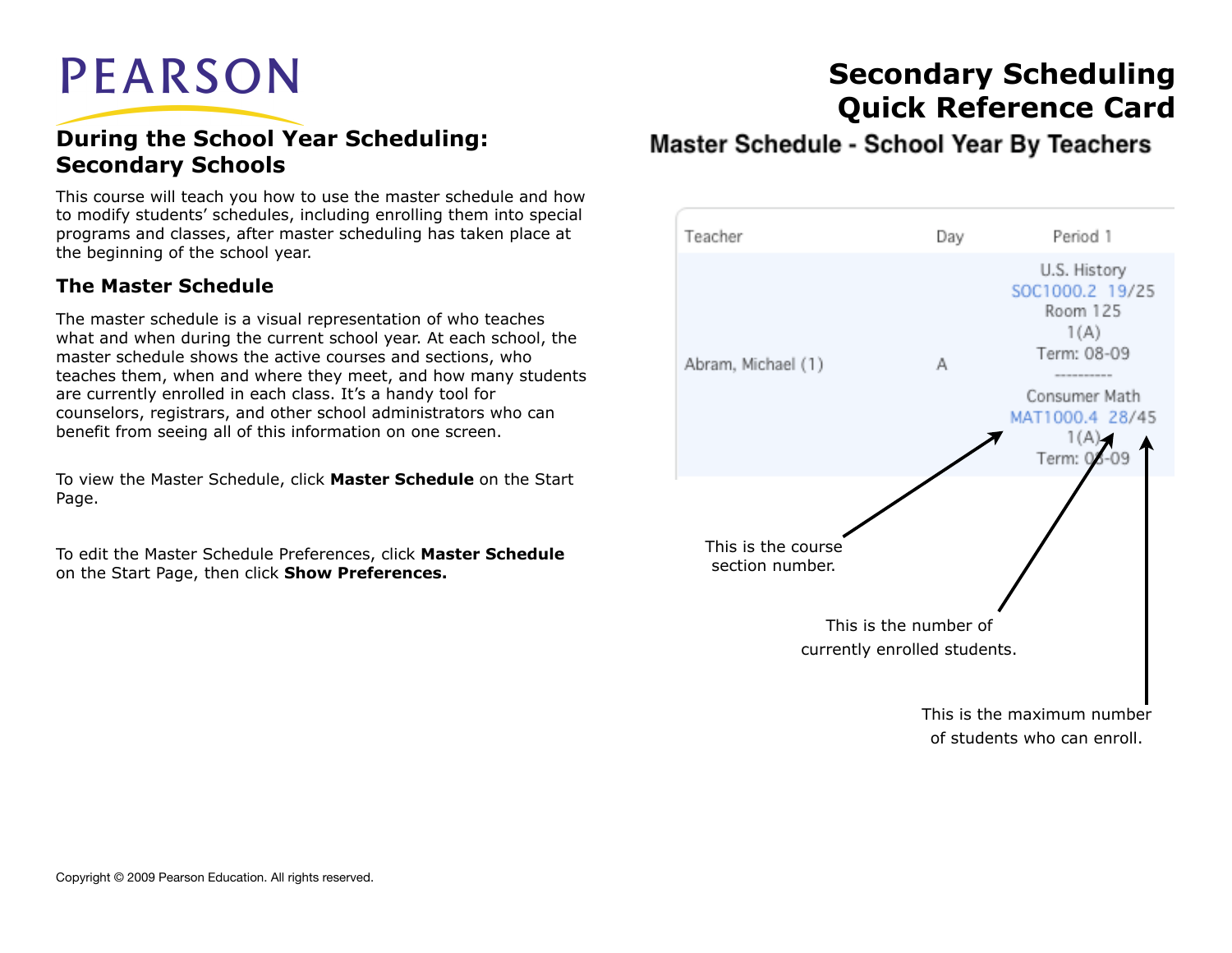#### **Add Courses**

You can add courses to your school's Master Schedule by activating existing courses on the Master Course List, using courses from your school that were converted over from your old system, or by creating new courses.

#### **To add a new course:**

- 1. Click **School** on the Start Page
- 2. Click **Courses**
- 3. Click **+ New Course**
- 4. Enter the Course Name
- 5. Enter the Course Number
- 6. Enter the Credit Type, such as ELEC, MAT, ENG, or SOC
- 7. Select to Use the Course for Lunch, otherwise, leave it blank
- 8. Select to Exclude on Report Cards/Transcripts
	- a. Otherwise, leave it blank
	- b. Typically, courses are included on report cards and transcripts
	- c. The exception would be a course that does not issue a grade, such as Study Hall or Special Education
- 9. Click **Submit**
- 10.Refer to the Help Menu for instructions on how to complete additional fields on the Create New Course page

#### **Making a Course Active/Inactive at Your School**

To activate a course:

- 1. Click **School** on the Start Page
- 2. Click **Courses**
- 3. Click **Manage Courses for this school**
- 4. Select the check box next to the course you want to make active
- 5. Click **Submit**

To deactivate a course:

- 1. Clear the check box next to the course you want to make inactive
- 2. Click **Submit**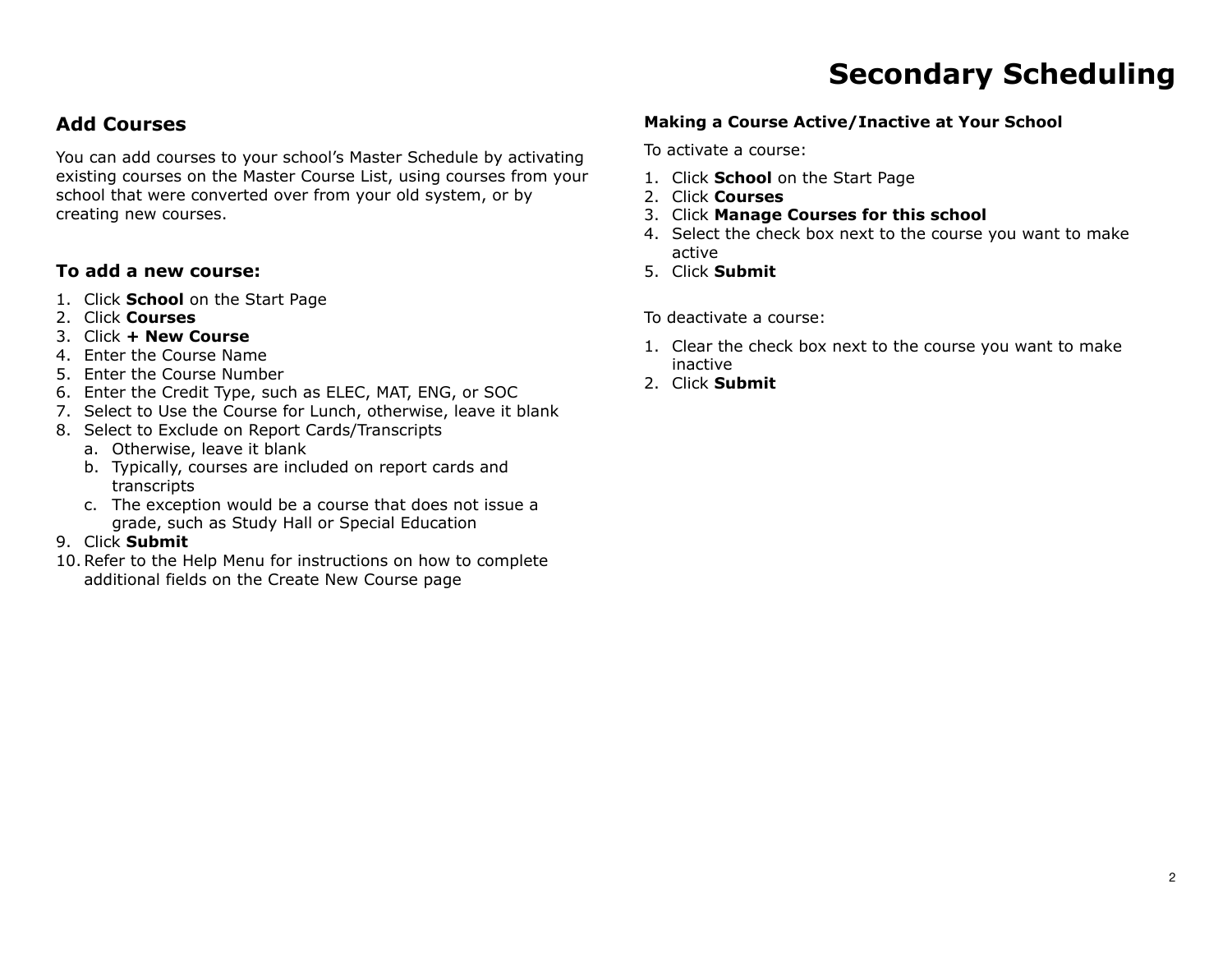#### **Modify the Master Schedule**

#### **Add Course Sections**

A section is one occurrence of a course. Each course can have several sections that meet in different rooms at different times, taught by different teachers.

- 1. Click **School** on the Start Page
- 2. Click **Sections**
- 3. Select the course name
- 4. Click **New**
- 5. Select the Term
- 6. Select the Schedule (expression or period)
- 7. Select the Teacher
- 8. Enter the Room
- 9. Enter the Section Number, keeping in mind:
	- a. Section numbers must be unique for each section, at each school
	- b. If you want PowerSchool to automatically assign a section number, leave the field blank
- 10. Enter Dependent Sections so that when a student is enrolled in this section, he/she will automatically be enrolled in any dependent sections (e.g. Lab is a dependent section of Biology)
- 11.Select the Mode used to Record Attendance
- 12.Select the Record Attendance preference
- 13.Select to Exclude from Attendance, otherwise, leave it blank
- 14.Select to Exclude from Storing Final Grades, otherwise leave it blank
- 15.Select to Exclude on Report Cards/Transcripts, otherwise, leave it blank
	- a. Otherwise, leave it blank
	- b. Typically, courses are included on report cards and transcripts
	- c. The exception would be a course that does not issue a grade, such as Study Hall or Special Education
	- d. Click **Submit**
- 16.Refer to the Help Menu for instructions on how to complete additional fields on the New Section page

#### **Edit Course Sections**

Course sections may need to be edited for a number of reasons during the school year. A teacher may take a leave of absence, there may be construction going on that requires a room change, or the max enrollment number may be altered.

- 1. Click **School** on the Start Page
- 2. Click **Sections**
- 3. Select a course name
- 4. Select a section number
- 5. Edit fields as needed
- 6. Click **Submit**

#### **Delete Course Sections**

Never delete a section that has ever had students enrolled in it because there are attendance and enrollment records tied to it.

- 1. Click **School** on the Start Page
- 2. Click **Sections**
- 3. Select a course name
- 4. Select a section number
- 5. Click **Delete**
- 6. Enter delete section password, which, if you do not know, contact your PowerSchool administrator
- 7. Click **Delete**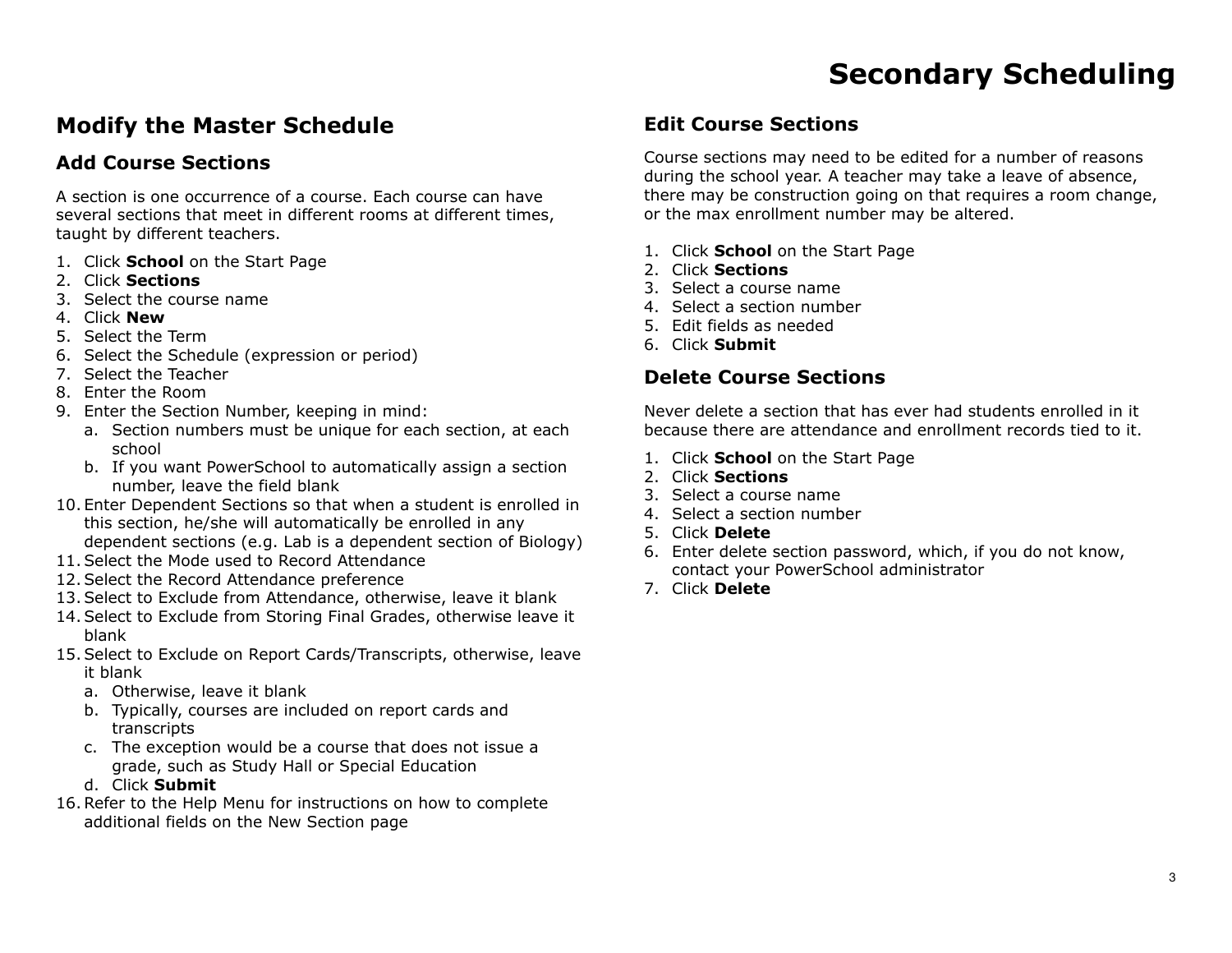#### **Manually Schedule Students using Add/ Drop**

#### **Add a Class**

You can use the Modify Schedule page to manually add classes to a student's schedule.

- 1. Select a student on the Start Page
- 2. Click **Modify Schedule**
- 3. Search for Available Classes
- 4. Use the search filters to narrow the results
- 5. Enter the enroll date. This is the first day the student will attend class
- 6. Click the **course name** to be added

If you know the exact course.section number, then use Quick Enroll.

#### **Drop a Class**

An easy way to drop classes from a student's schedule is to use the Modify Schedule page.

- 1. Select a student on the Start Page
- 2. Click **Modify Schedule**
- 3. Select check box next to class to be dropped
- 4. Enter the Exit Date
- 5. Click **Drop Classes**

#### **Enrolling a Student in a Class at Another School**

To enroll a student in a class at another school, go to the student Functions page, click **Enroll in a Class at Another School**, and then enter the school name, course section number, and enroll date.

- 1. Select a student on the Start Page
- 2. Click **Functions**
- 3. Click **Enroll in a Class at Another School**
- 4. Select School where class is held
- 5. Enter Course.Section number
- 6. Enter Enrollment date
- 7. Click **Submit**



Submit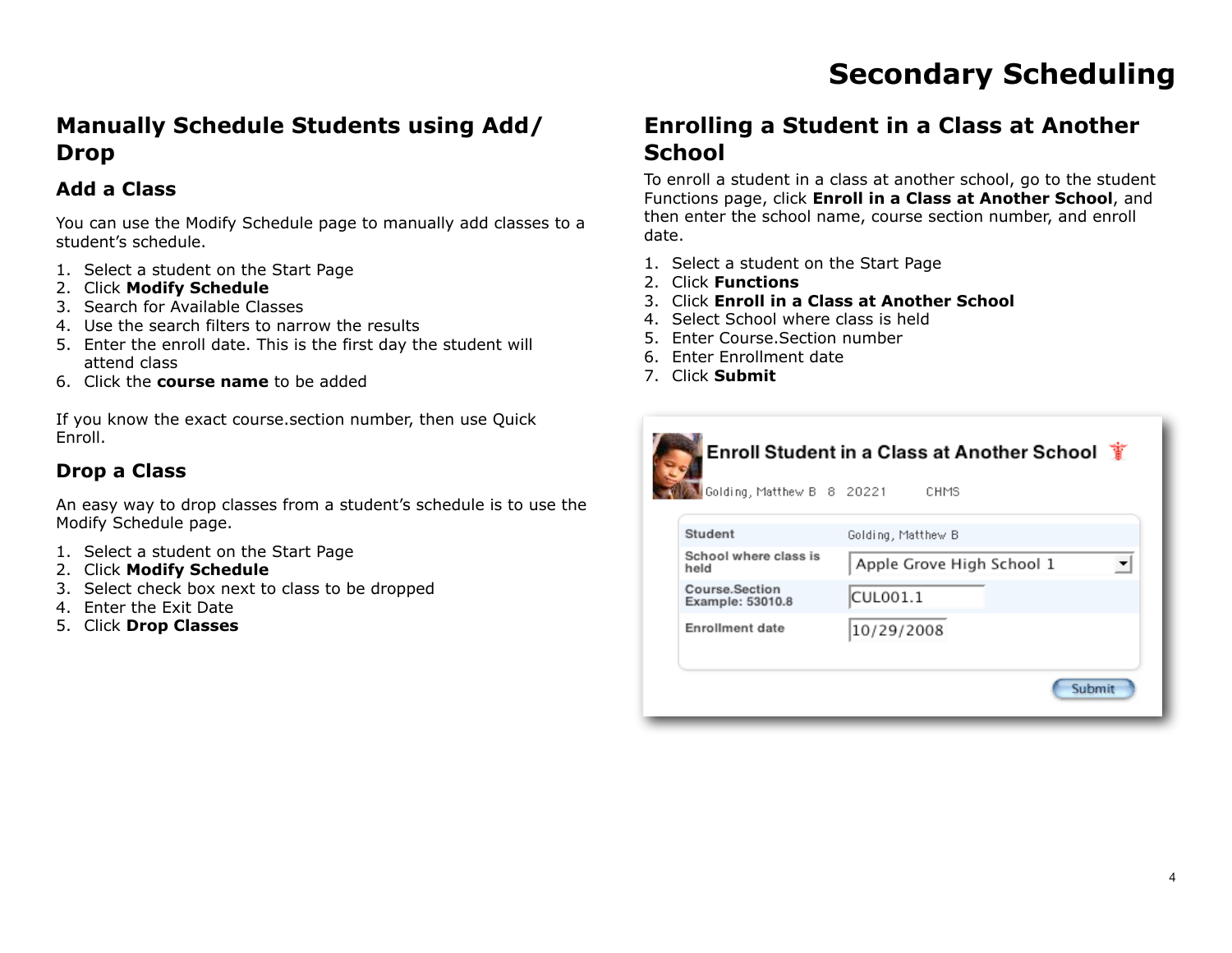#### **Mass Enrolling Students in a Class**

To mass enroll students into a class, you must first select the group of students you want to enroll. Then, use the Mass Enroll function to enroll students in a class with the teacher's name and period, or with the course.section number.

- 1. Select a group of students on the Start Page
- 2. Click **Group Functions**
- 3. Click **Mass Enroll**
- 4. Select a teacher and the period (or) enter the course.section number
- 5. Enter the Enrollment date
- 6. Click **Submit**

| Mass Enroll - Term: 08-09 Year                                                                                                                      |                  |
|-----------------------------------------------------------------------------------------------------------------------------------------------------|------------------|
| Mass enroll the selected students into which class?                                                                                                 |                  |
| HR.25<br>Select a teacher<br>▾                                                                                                                      | (course.section) |
| Clicking the Submit button below will cause the selected<br>10 students to be enrolled in the class specified above.<br>Enrollment date: 11/21/2008 |                  |
|                                                                                                                                                     | Submi            |

#### **Enrolling an Individual Student into a Special Program**

You can enroll an individual student into a special program. You must enroll students in special programs each year.

- 1. Select a student from the Start Page
- 2. Click **Special Program**
- 3. Click **New**
- 4. Enter a Comment
- 5. Enter the Entry Date
- 6. Enter the Exit Date, keeping in mind:
	- a. To keep attendance records accurate, the exit date must be the day after the last day of the school year
	- b. If students don't exit prior to the end of the year, then enter the last date of the school year
- 7. Enter the student's Grade Level
- 8. Select the Program
- 9. Click **Submit**

#### New Special Program Enrollment \$

| Comment            | Kayla's native language is Portuguese; needs<br>English language support. |
|--------------------|---------------------------------------------------------------------------|
| <b>Entry Date</b>  | 11/17/2008                                                                |
| <b>Exit Date</b>   |                                                                           |
| <b>Exit Reason</b> |                                                                           |
| Grade Level        | 10                                                                        |
| Program            | ESL                                                                       |
|                    |                                                                           |